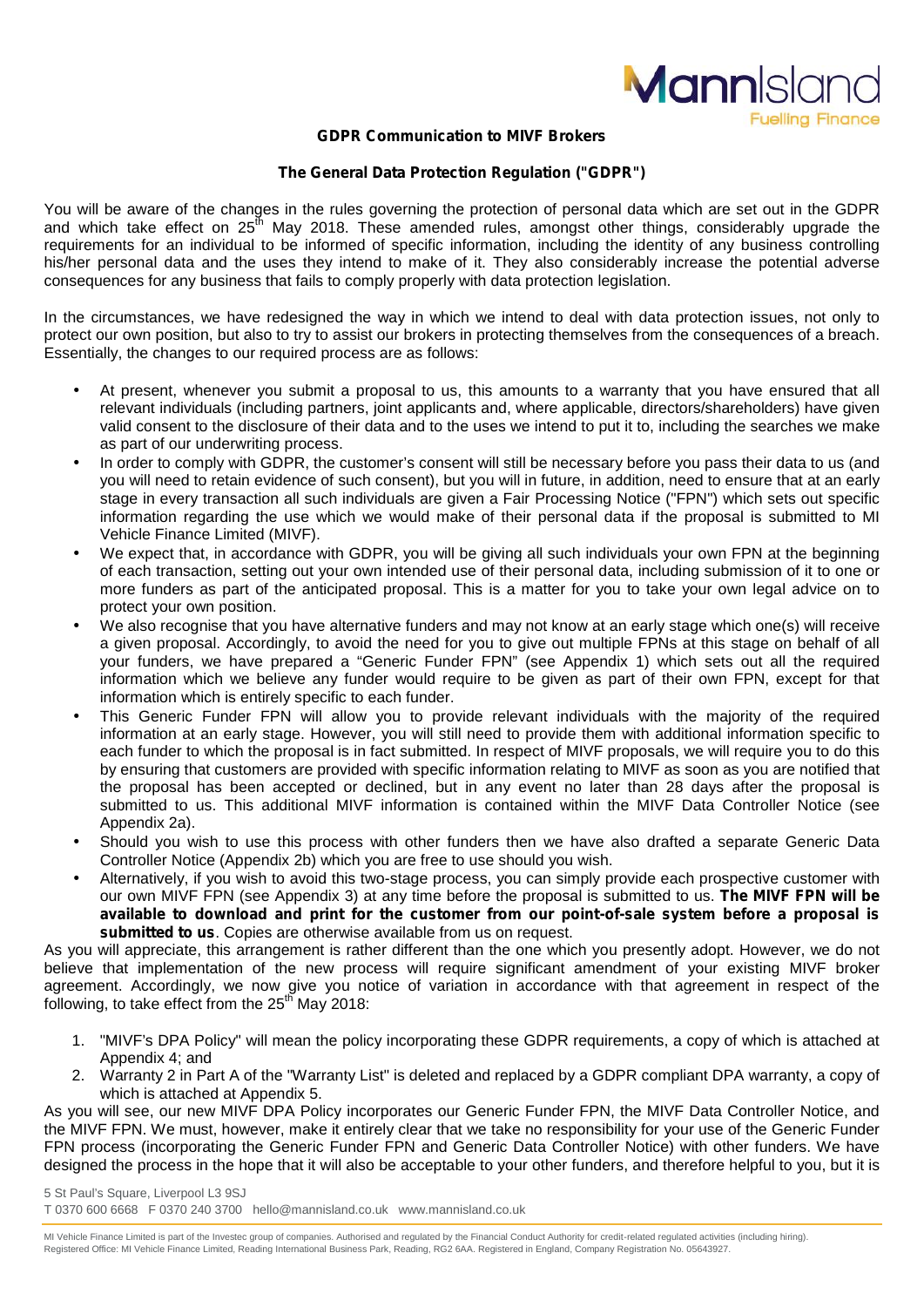up to those funders to decide whether it is in fact acceptable. As such, you will need to check the position with them, and take your own legal advice to ensure that use of the process with those other funders meets your GDPR obligations and your legal obligations to them.

Finally, we are also happy for you to use a generic FPN of your own, provided this incorporates all the information included within our Generic Funder FPN and is followed up with the MIVF Data Controller Notice as necessary.

We will be happy to answer any queries you may have regarding the above, but would in any event ask that you acknowledge receipt of this letter and its enclosures by return.

#### Enc – **Appendix 1: Generic Funder FPN**

**Appendix 2a: MIVF Data Controller Notice**

**Appendix 2b: Generic Data Controller Notice**

**Appendix 3: MIVF FPN**

**Appendix 4: MIVF DPA Policy**

**Appendix 5: MIVF DPA Warranty**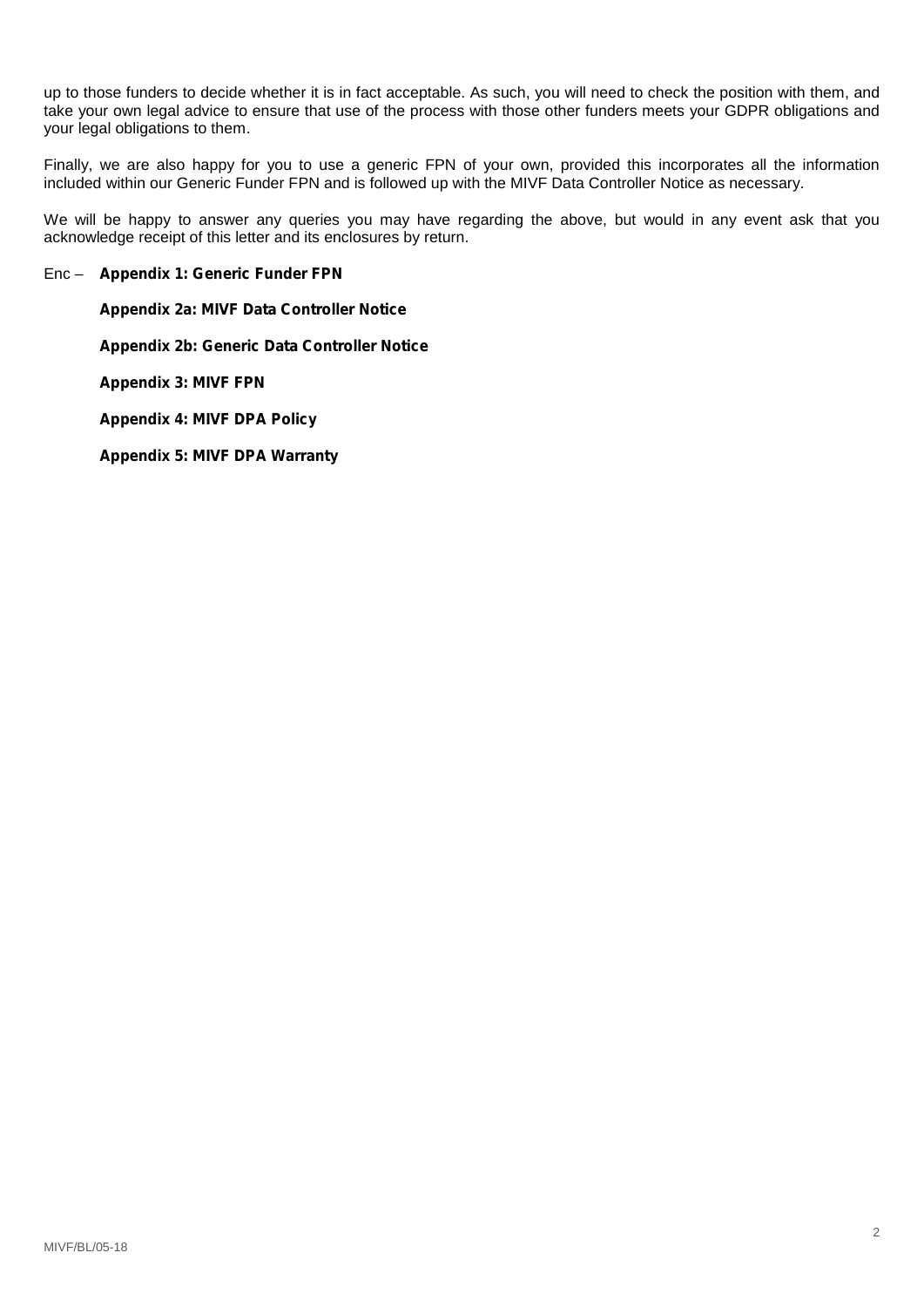## **Appendices for MIVF Brokers**

# **Appendix 1: Generic Funder Fair Processing Notice**

We have been asked to assist you in obtaining finance. This process will involve the processing of your personal data. This Data Protection Notice is intended to give you information on how this personal data (*i.e*., information which directly or indirectly identifies you) will be processed by any company to which we submit a finance application on your behalf. We have not yet identified the finance company or companies to which such an application should be submitted. You will be given details in due course of their identity, but for present purposes we will refer to any such company in this notice as "the Company".

For the purposes of EU data protection laws, the Company will be a data controller.

**Data That May Be Collected.** The Company may collect certain personal data with respect to you, including, without limitation, your name, address, date of birth, contact details, credit reference data, financial and employment details, banking and credit card details, director or shareholder roles, income and details of your business. The Company may collect some of this data from third parties, for example credit reference agencies.

Where your business is a corporate entity, the Company may collect personal data about the directors and shareholders of the business from credit reference agencies (CRAs) where this data is held publicly, such as at Companies House. Where a partnership is applying, the Company may similarly collect personal data about the individual partners. This notice also applies to the processing of such personal data and use of the word 'you' in this notice will encompass such individuals.

The Company may process sensitive personal data (including, for example, information revealing an individual's physical or mental health). Where sensitive personal data are processed the Company must obtain your explicit consent for the processing.

**Use of Personal Data.** The Company will use your personal data for: provision of products and services, credit and AML risk assessment, profiling for marketing purposes, market research and product development, statistical analysis, marketing, fraud prevention and detection and otherwise as necessary to comply with applicable laws, regulations and/or codes of practice. The processing of personal data may be undertaken with your consent, or where it is necessary for the performance of a contractual relationship or compliance with a legal obligation, or where it is in the legitimate interests of the Company or a member of any group of companies to which the Company belongs.

**Disclosure to Certain Third Parties.** The Company may disclose certain personal data: (i) within any group of companies to which the Company belongs; (ii) to the Company's brokers and dealers / suppliers, professional advisors and service providers (including, information technology systems providers); (iii) to courts, governmental and non governmental regulators and ombudsmen; (iv) to fraud prevention agencies and law enforcement agencies; (v) to any third party that acquires, or is interested in acquiring, all or part of the Company's assets or shares, or that succeeds the Company in carrying on all or a part of its business, whether by merger, acquisition, reorganization or otherwise; and (vi) as otherwise required or permitted by law.

In particular, the Company may share the personal data it collects with fraud prevention agencies who will use it to prevent fraud and money-laundering and to verify your identity. If fraud is detected you could be refused certain services, finance or employment. Further details of how your information will be used by us and these fraud prevention agencies, and your data protection rights can be found at **[broker to insert]** or by contacting the Data Privacy Officer(s) whose details will be given to you at the same time as you are informed about the identity of the Company.

In addition, in order to process your application for finance, your personal data will be shared with CRAs. The Company will send information about your applications to CRAs and they will record this, even if your application does not proceed or is unsuccessful. This will include information from your credit application and about your financial situation and financial history. CRAs can give the Company both public information (e.g. electoral register) and shared credit, financial situation and financial history information and fraud prevention information.

The Company may use the data received to:

- Assess your creditworthiness:
- Verify the accuracy of the data you have provided:
- Prevent criminal activity, fraud and money laundering:
- Manage your account(s):
- Trace and recover debts; and
- Ensure any offers provided to you are appropriate to your circumstances.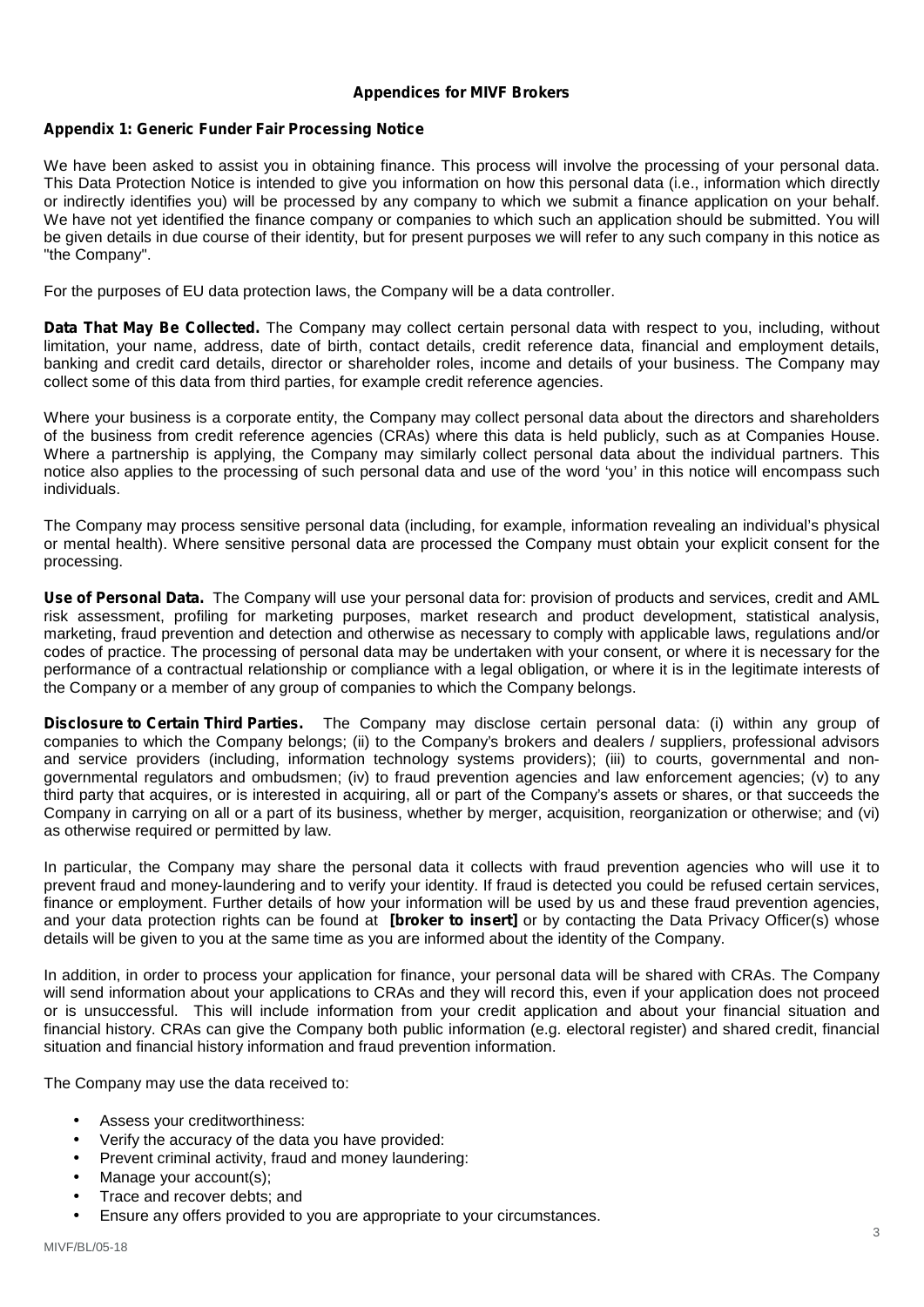The Company may continue to exchange information about you with CRAs while you have a relationship with them, and may also inform the CRAs about your settled accounts. If you borrow and do not repay in full and on time, CRAs will record the outstanding debt. This information may be supplied to other organisations by CRAs. When CRAs receive a search from the Company they will place a search footprint on your credit file that may be seen by other lenders. If you are making a joint application, or tell the Company that you have a spouse or financial associate, the Company may link your records together, so you should make sure you discuss this with them, and share with them this information, before lodging the application. CRAs will also link your records together and these links will remain on your and their files until such time as you or your partner successfully files for a disassociation with the CRAs to break that link.

The identities of the CRAs, their role also as fraud prevention agencies, the data they hold, the ways in which they use and share personal information, data retention periods and your data protection rights with the CRAs are explained in more detail at each of the three CRAs websites – using any of these three addresses will take you to the same CRA Information Notice (CRAIN) document:

Callcredit www.callcredit.co.uk/crain;

Equifax www.equifax.co.uk/crain;

Experian www.experian.co.uk/crain.

**Transfer of Personal Data Outside the European Economic Area ("EEA").** The Company may transfer your personal data to recipients (including affiliates) located in countries outside of the EEA, which may not have data privacy laws equivalent to those in the EEA. In such a case, the Company is under a duty to take all necessary steps to ensure the safety of your personal data in accordance with applicable data protection laws.

**Your rights.** Under applicable EU data privacy laws, you may have a right to: (i) request access to and rectification or erasure of your personal data; (ii) obtain restriction of processing or to object to processing of your personal data; (iii) withdraw your consent to the processing of your personal data; and (iv) data portability (i.e. to request the transfer of personal data from one data controller to another in certain circumstances). If you wish to exercise any of these rights you should contact the Data Privacy Officer(s) whose details will be given to you at the same time as you are informed about the identity of the Company. You also have the right to lodge a complaint about the processing of your personal data with your local data protection authority.

The Company may rely on automated credit assessment based on the personal data which we provide to it and data which it obtains from a credit reference agency or similar sources about your credit profile or history. The outcome of this process can result in an automated decline of your application where it does not meet the Company's acceptance criteria. The Company has a duty to review these acceptance criteria regularly to ensure fairness in the decisions made, and you have a right to ask it to manually review any decision taken in this manner.

**Security.** The Company is under a duty to take steps to protect your personal data against loss or theft, as well as from unauthorized access, disclosure, copying, use or modification, regardless of the format in which it is held.

**Retention.** When you are informed of the identity of the Company, you will also be informed of the policy it adopts regarding the retention of your personal data.

**Enquiries, Requests or Concerns.** All enquiries, requests or concerns regarding this Notice or relating to the processing of Personal Data, should be sent to our Data Privacy Officer using the following contact details **[broker to insert]** or to the Data Privacy Officer(s) whose details will be given to you at the same time as you are informed about the identity of the Company.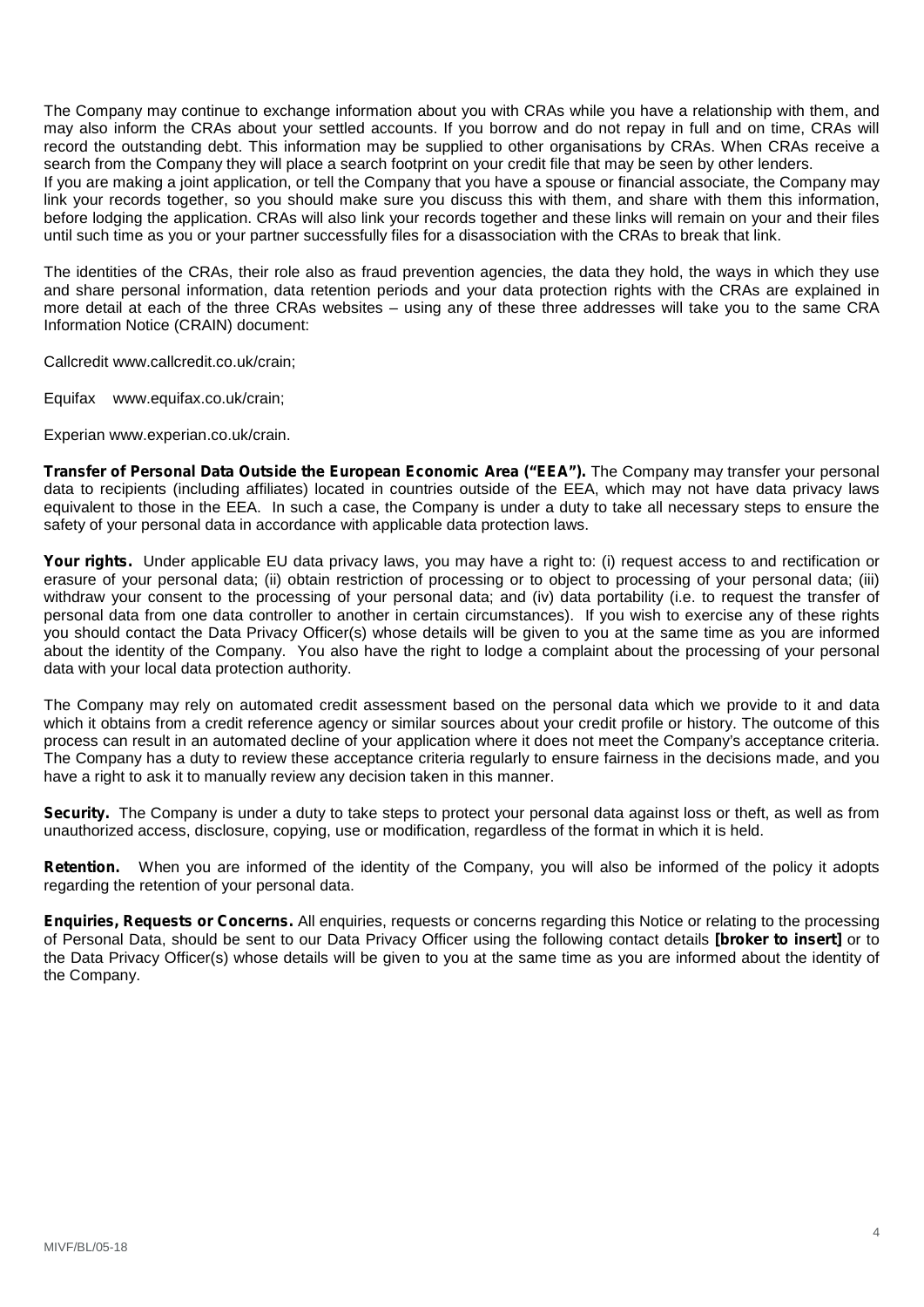# **Appendix 2a: MIVF Data Controller Notice**

An application for finance has been submitted by **[broker details]**, which requires the processing of your personal data by the prospective funder. **[Broker name]** will have already provided you with a generic Fair Processing Notice, setting out details of the personal data which any such funder would require to obtain from you and from third parties in order to deal with this finance application, the processing it would carry out in respect of that data (including the subsequent retention of that data), and the basis for that processing.

This notice is to confirm that the application for finance has been submitted to MI Vehicle Finance Limited (MIVF). Further details of how MIVF will manage and use your data can be found https://www.mannisland.co.uk/mivf-data-protection, where you can also find details of the credit reference and fraud prevention agencies that MIVF use, and information about your data protection rights. MIVF is a member of the Investec Group of Companies, and may pass your data on to other companies within that group, some of which are located in countries outside the EEA (including in South Africa).

All enquiries, requests or concerns you may have regarding this notice, the earlier generic notice you were given, or relating to the processing of your personal data, should be sent to the MIVF Data Privacy Officer using the following contact details AFGDataprivacy@investec.co.uk.

## **Appendix 2b: Generic Funder Data Controller Notice**

An application for finance has been submitted by **[broker details]**, which requires the processing of your personal data by the prospective funder. **[Broker name]** will have already provided you with a generic Fair Processing Notice, setting out details of the personal data which any such funder would require to obtain from you and from third parties in order to deal with this finance application, the processing it would carry out in respect of that data (including the subsequent retention of that data), and the basis for that processing.

This notice is to confirm that the application for finance has been submitted to  $[$  ]. Further details of how  $[$  ] will manage and use your data can be found at www.[ ], where you can also find details of the credit reference and fraud prevention agencies that [ ] use, and information about your data protection rights. [ ] is a member of the [ ] Group of Companies, and may pass your data on to other companies within that group [, some of which are located in countries outside the EEA].

All enquiries, requests or concerns you may have regarding this notice, the earlier generic notice you were given, or relating to the processing of your personal data, should be sent to the [ ] Data Privacy Officer using the following contact details [ ]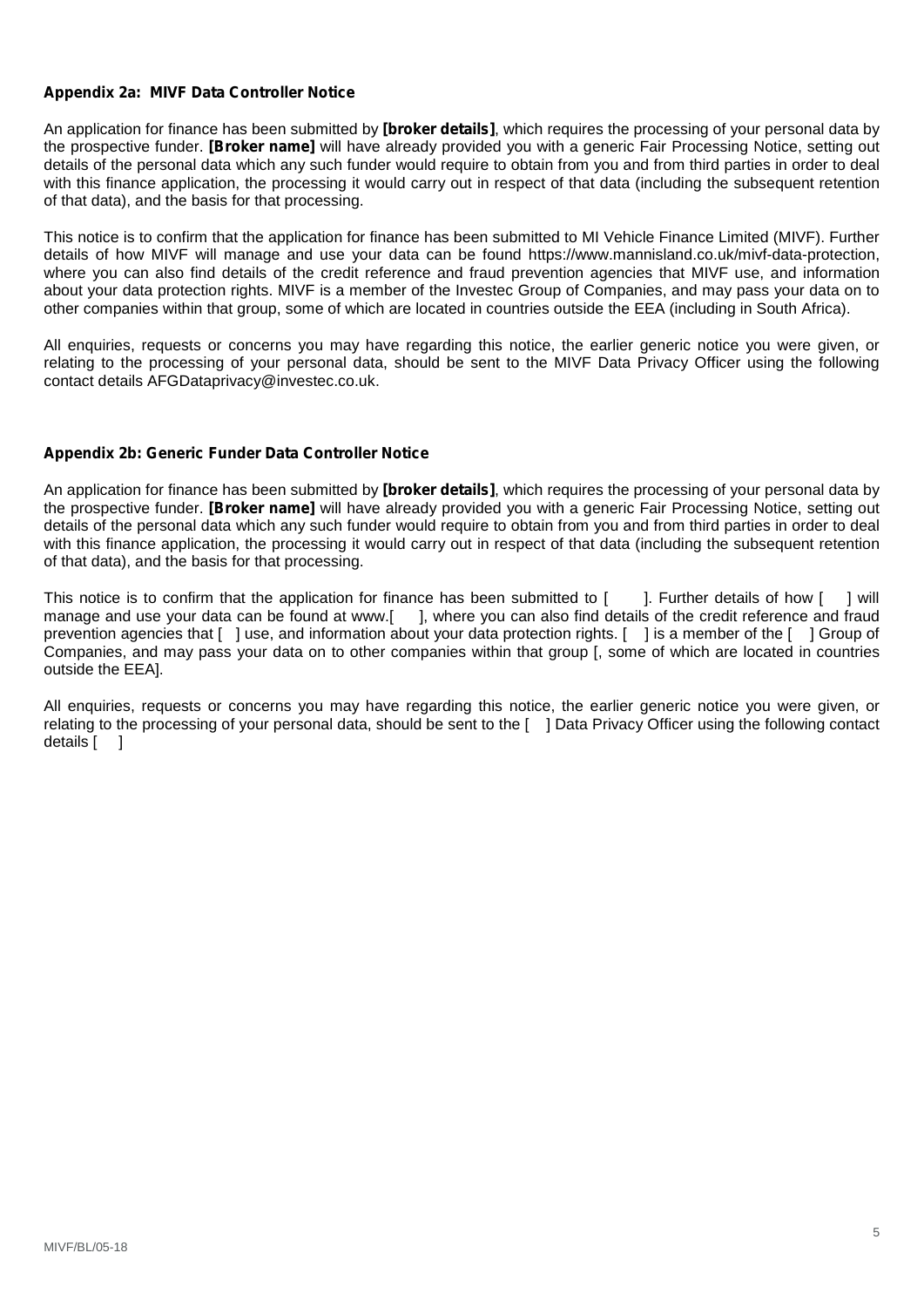# **Appendix 3: MIVF Fair Processing Notice**

#### **MI VEHICLE FINANCE LIMITED DATA PROTECTION NOTICE TO INDIVIDUALS INVOLVED IN FINANCE APPLICATIONS**

**MI Vehicle Finance Limited** ("**we**", "**us**", "**ou**r") is a finance company and part of the Investec group of companies (Investec). We are committed to processing your personal data in accordance with EU data protection laws. This Data Protection Notice aims to give you information on how your personal data (*i.e*., information which directly or indirectly identifies you) are processed by us. For the purposes of EU data protection laws, we are a data controller. Further details of how we will manage your data can be found at https://www.mannisland.co.uk/mivf-data-protection.

**Data That May Be Collected.** We may collect certain personal data with respect to you as a customer, including, without limitation your name, address, date of birth, contact details, credit reference data, financial and employment details, banking and credit card details, and details of your business. We collect some of this data from third parties, for example credit reference agencies.

Where a corporate entity is entering into this contract we will collect personal data about the individuals who are directors and shareholders of the business from credit reference agencies (CRAs) where this data is held publicly, such as at Companies House. Where a partnership is entering into the contract, we may similarly collect personal data about the individual partners. This notice also applies to the processing of such personal data and use of the word 'you' in this notice will encompass such individuals.

We may process sensitive personal data (including, for example, information revealing an individual's physical or mental health). Where sensitive personal data are processed we will obtain your explicit consent for the processing.

**Use of Personal Data.** We will use your personal data for: provision of products and services, credit and AML risk assessment, assessing ongoing credit performance, recoveries, collections, insurance administration, profiling for marketing purposes, market research and product development, statistical analysis, marketing, fraud prevention and detection and otherwise as necessary to comply with applicable laws, regulations and/or codes of practice. The processing of personal data may be undertaken with your consent, or where it is necessary for the performance of a contractual relationship or compliance with a legal obligation, or where it is in the legitimate interests of Investec.

**Disclosure to Certain Third Parties.** We may disclose certain personal data: (i) to Investec; (ii) to our brokers and dealers / suppliers, professional advisors and service providers (including, information technology systems providers and recovery agents); (iii) to courts, governmental and non-governmental regulators and ombudsmen; (iv) to fraud prevention agencies and law enforcement agencies; (v) to any third party that acquires, or is interested in acquiring, all or part of Investec's assets or shares, or that succeeds Investec in carrying on all or a part of its business, whether by merger, acquisition, reorganization or otherwise; and (vi) as otherwise required or permitted by law.

We may also pass your Personal Data on to Investec and/or any relevant third party and both we and/or they may use it for any purpose linked to any sale of and/or granting of security over any agreement we may have with you. In such circumstances, such third parties may also use and/or disclose your Personal Data to any third party that they ask to assist them with the preparation for and/or completion of any such sale and/or granting of security; they may also, once such sale and/or granting of security is completed, use and/or disclose your Personal Data to third parties for any of the other purposes which we have outlined in this notice in the same way as if they had entered into an agreement with you instead of us.

The personal information we have collected will be shared with fraud prevention agencies who will use it to prevent fraud and money-laundering and to verify your identity. If fraud is detected you could be refused certain services, finance or employment. Further details of how your information will be used by us and these fraud prevention agencies for this purpose can be found on the Investec website at www.investec.com/en\_gb/Legal/UK/fraud-prevention-notice.html.

In order to process your application, we will perform credit and identity checks on you with one or more CRAs. To do this, we will supply your personal information to CRAs and they will give us information about you, even if your application does not proceed or is unsuccessful. This will include information from your credit application and about your financial situation and financial history. CRAs will supply to us both public (including the electoral register) and shared credit, financial situation and financial history information and fraud prevention information.

We will use this information to:

- Assess your creditworthiness:
- Verify the accuracy of the data you have provided to us;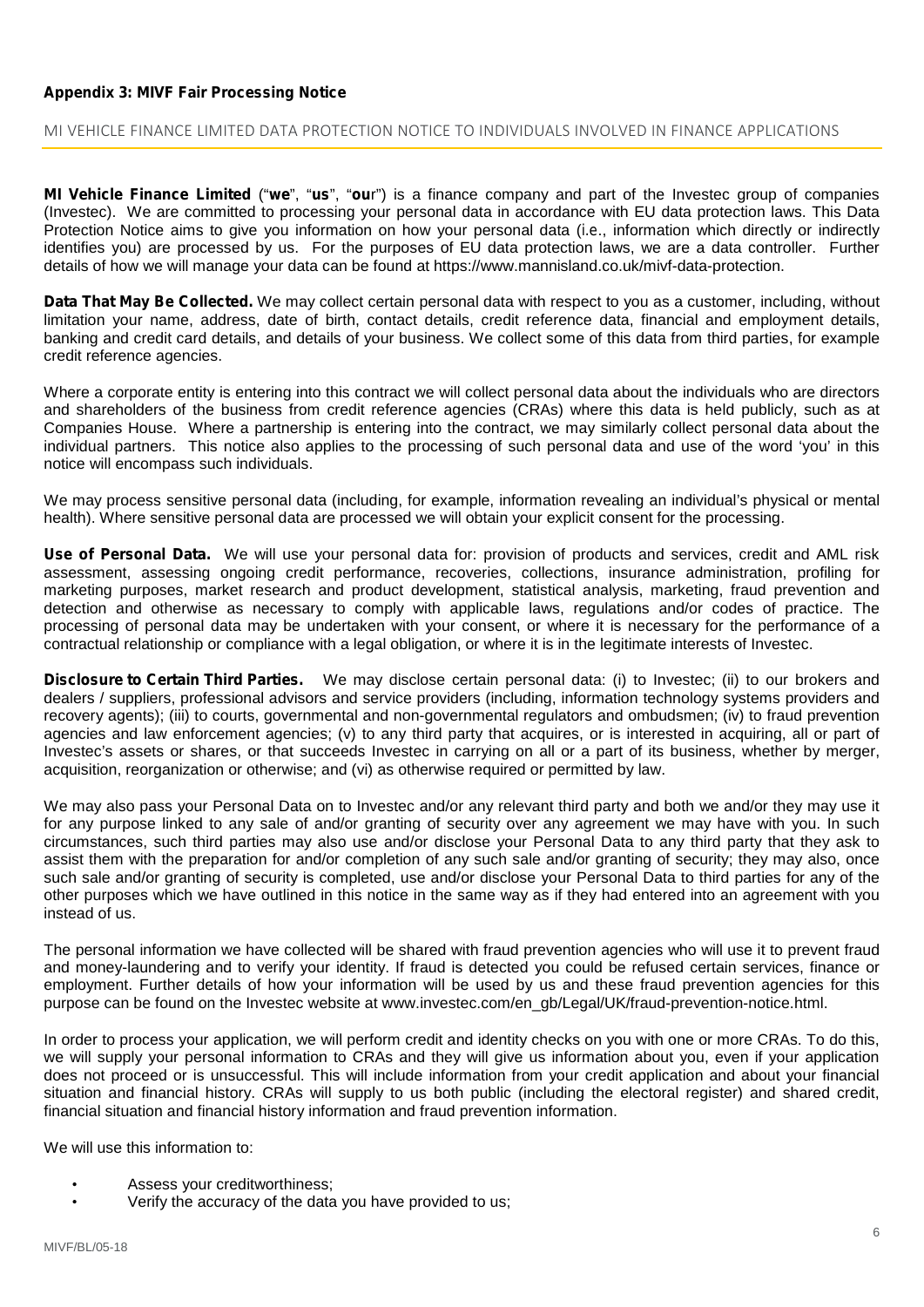- Prevent criminal activity, fraud and money laundering;
- Manage your account(s);
- Trace and recover debts; and
- Ensure any offers provided to you are appropriate to your circumstances.

We will continue to exchange information about you with CRAs while you have a relationship with us. We will also inform the CRAs about your settled accounts. If you borrow and do not repay in full and on time, CRAs will record the outstanding debt. This information may be supplied to other organisations by CRAs. When CRAs receive a search from us they will place a search footprint on your credit file that may be seen by other lenders.

If you are making a joint application, or tell us that you have a spouse or financial associate, we will link your records together, so you should make sure you discuss this with them, and share with them this information, before lodging the application. CRAs will also link your records together and these links will remain on your and their files until such time as you or your partner successfully files for a disassociation with the CRAs to break that link.

The identities of the CRAs, their role also as fraud prevention agencies, the data they hold, the ways in which they use and share personal information, data retention periods and your data protection rights with the CRAs are explained in more detail at each of the three CRAs websites – any of these three addresses will take you to the same CRA Information Notice (CRAIN) document:

Callcredit www.callcredit.co.uk/crain;

Equifax www.equifax.co.uk/crain;

Experian www.experian.co.uk/crain.

**Transfer of Personal Data Outside the European Economic Area ("EEA").** We may transfer your personal data to recipients (including Investec companies) located in countries outside of the EEA, including in South Africa, which may not have data privacy laws equivalent to those in the EEA. In those instances, we will take all necessary steps to protect your personal data in accordance with applicable data privacy laws.

**Your rights.** Under applicable EU data privacy laws, you may have a right to: (i) request access to and rectification or erasure of your personal data; (ii) obtain restriction of processing or to object to processing of your personal data; (iii) withdraw your consent to the processing of your personal data; and (iv) data portability (i.e. to request the transfer of personal data from one data controller to another in certain circumstances). If you wish to exercise any of these rights you should contact the Data Privacy Officer as described below. You also have the right to lodge a complaint about the processing of your personal data with the UK data protection authority, whose contact details can be found at https://ico.org.uk.

We rely on automated credit assessment based on the personal data you provide to us and data which we obtain from our credit reference agency or similar sources about your credit profile or history. The outcome of this process can result in an automated decline of your application where it does not meet our acceptance criteria. We review these acceptance criteria regularly to ensure fairness in the decisions made. You have a right to ask us to manually review any decision taken in this manner.

In addition we may use automated profiling to identify whether other products or services may be of use to you when we consider marketing campaigns. You have a right to object to this automated profiling. This is separate to the right you have to object to receive marketing.

**Security.** We will take steps to protect your personal data against loss or theft, as well as from unauthorized access, disclosure, copying, use or modification, regardless of the format in which it is held.

**Retention.** We will normally retain your personal data for a period of 7 years from the latest date on which we have a financial arrangement in place with you. Under certain circumstances this period may vary if we consider it necessary for good operational or commercial reasons, or in order to meet other legal obligations.

**Marketing.** We and Investec may contact you periodically to provide information regarding events, products, services and content that may be of interest to you, unless you advise us that you do not wish to receive marketing or market research communications from us. If applicable law requires that we receive your consent before we send you certain types of marketing communications, we will only send you those types of communications after receiving your consent. If you wish to stop receiving marketing or market research communications from us or Investec you can contact the Data Privacy Officer as described below.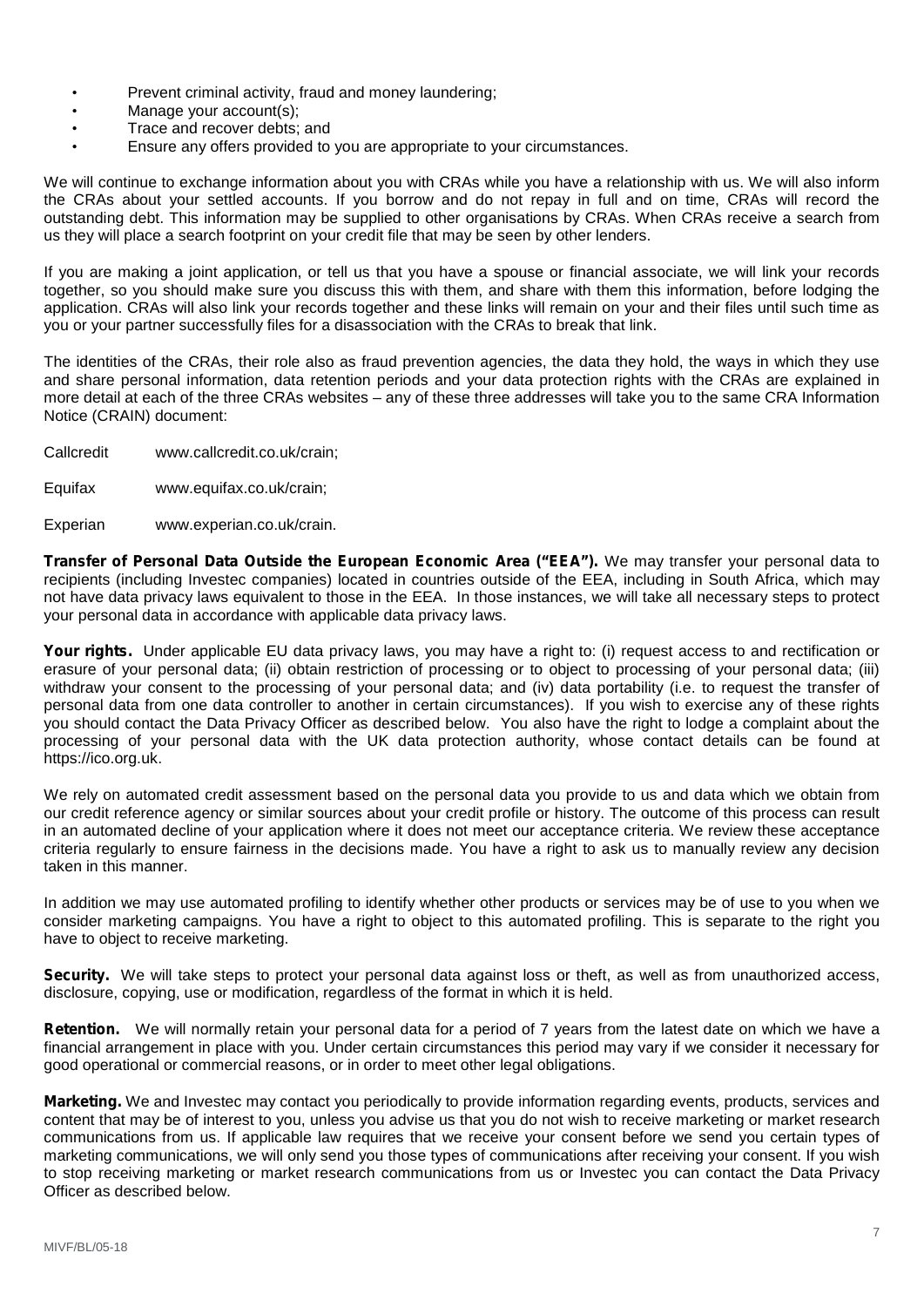**Enquiries, Requests of Concerns.** All enquiries, requests or concerns regarding this Notice or relating to the processing of Personal Data, should be sent to the Data Privacy Officer using the following contact details **AFGDataprivacy@investec.co.uk.**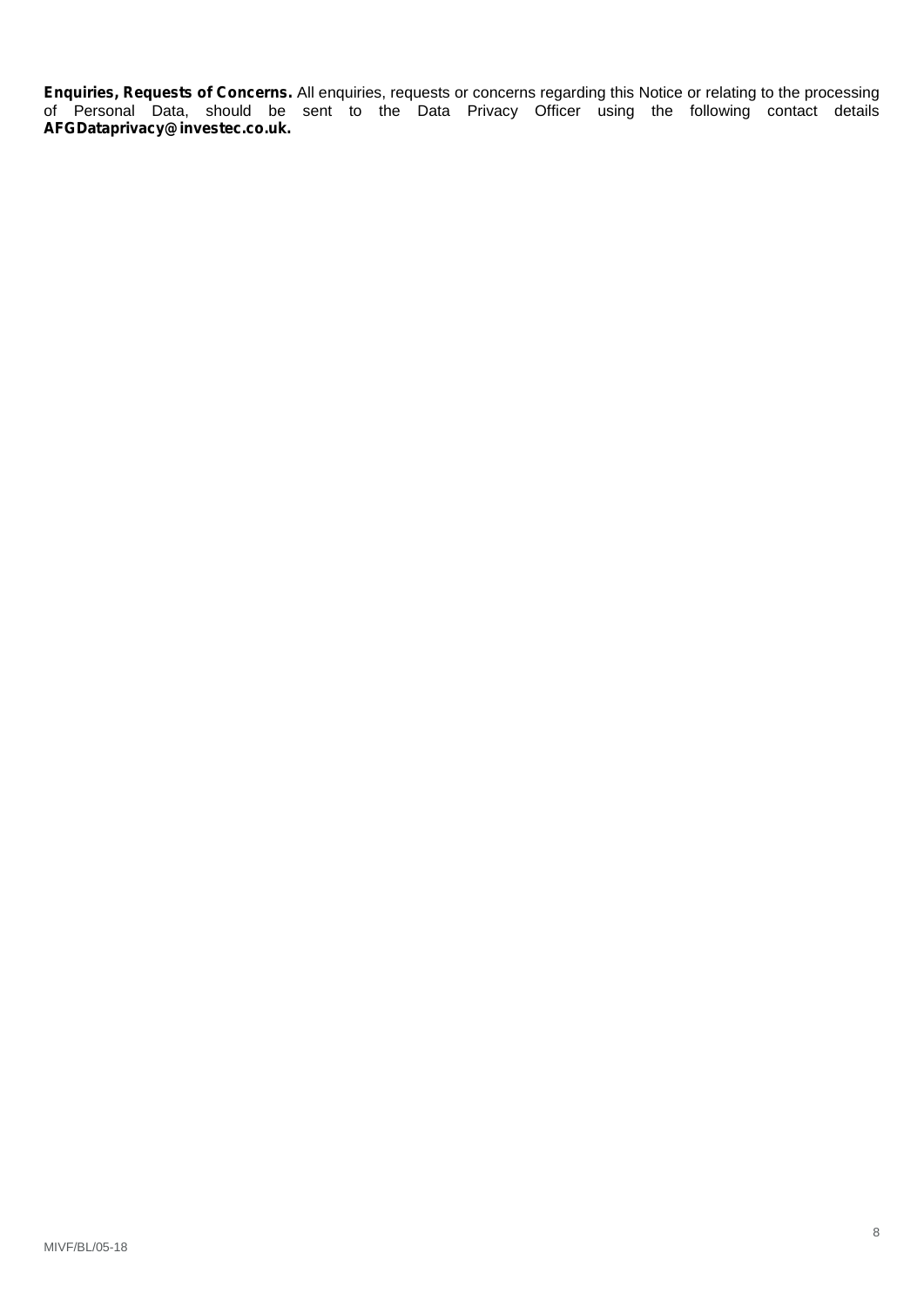# **Appendix 4: MIVF's DPA Policy (post 25/5/18)**

*NB This is to replace the DPA Policy currently forming Appendix 3 of the MIVF Broker Agreement (Invoice Chain) and Appendix 4 of the MIVF Broker Agreement (Introductions)*

- 1. We, MI Vehicle Finance Limited (MIVF), on behalf of ourselves and all associated companies within the Investec Group (collectively referred to as Group Companies), wish to ensure that we conform at all times with both the letter and the spirit of DPA Law, including but not limited to the General Data Protection Regulation 2016 (Regulation (EU) 2016/679) and the Data Protection Act 1998 (and any replacement for that Act). Furthermore, we expect all of our brokers to do the same.
- 2. In particular, we wish to ensure that we do not process "personal data" (as defined in DPA Law) without a lawful basis for processing and without the relevant individual being provided at the appropriate time with all required information. In the context of a finance proposal, this information will include in particular:
	- $\int$  Our identity as a Data Controller of the individual's personal data;
	- Details of the personal data we will obtain;
	- Details of the processing we will undertake in respect of that data; and
	- Our grounds for carrying out that processing.
- 3. As a broker, it is your responsibility to ensure that you yourself comply fully with DPA Law in respect of the personal data which you will obtain in the course of your business. However, we also require that you comply with the terms of this DPA Policy in order to ensure that we are not in breach of DPA Law when we consider any finance proposal that you submit to us. Failure to comply strictly with the terms of this DPA Policy will be a breach of your broker agreement.
- 4. We recognise that when you first discuss a potential finance application with one of your customers, you may not know the identity of the finance company or companies to which you will in due course submit a finance proposal; also, that it would be commercially difficult for you to provide any relevant individuals with a separate tailored Fair Processing Notice ("FPN") for each finance company to which a proposal may be submitted.
- 5. In the circumstances, before you submit any proposal to MIVF, you must ensure that all individuals whose personal data MIVF will need to receive and/or obtain and/or process in connection with that proposal receive a copy of either our own MIVF FPN or the Generic Funder FPN (both as amended from time to time), copies of which are set out at the end of this DPA Policy. The MIVF FPN is also available on our point-of-sale system.
- 6. In addition, if you choose to use the Generic Funder FPN, we require that no later than the occurrence of the earliest of the following events, you provide each relevant individual with the additional information set out in the MIVF Data Controller Notice at the end of this DPA Policy:
	- Receipt from ourselves of confirmation that the proposal has been either approved or declined; or
	- The expiry of 28 days from the date on which the proposal was submitted to us.
- 7. We appreciate that you may have produced a generic funder FPN of your own and we do not object to your using this, provided that its content is equivalent to and consistent with our Generic Funder FPN and that it is followed up with the MIVF Data Controller Notice in accordance with paragraph 6. To the extent that it differs materially from our Generic Funder FPN, you must ensure that it is not used until MIVF has approved it and use of it without such approval will be treated as a breach of your broker agreement.
- 8. Confirmation that the terms of this DPA Policy have been strictly complied with must be recorded by you in respect of every finance application submitted to MIVF, with such records being retained for a minimum of 7 years.
- 9. Lastly, for the avoidance of doubt, we confirm that even if the circumstances of a given transaction make it difficult for you to directly inform or obtain consent from any relevant individual as required by your broker agreement or this DPA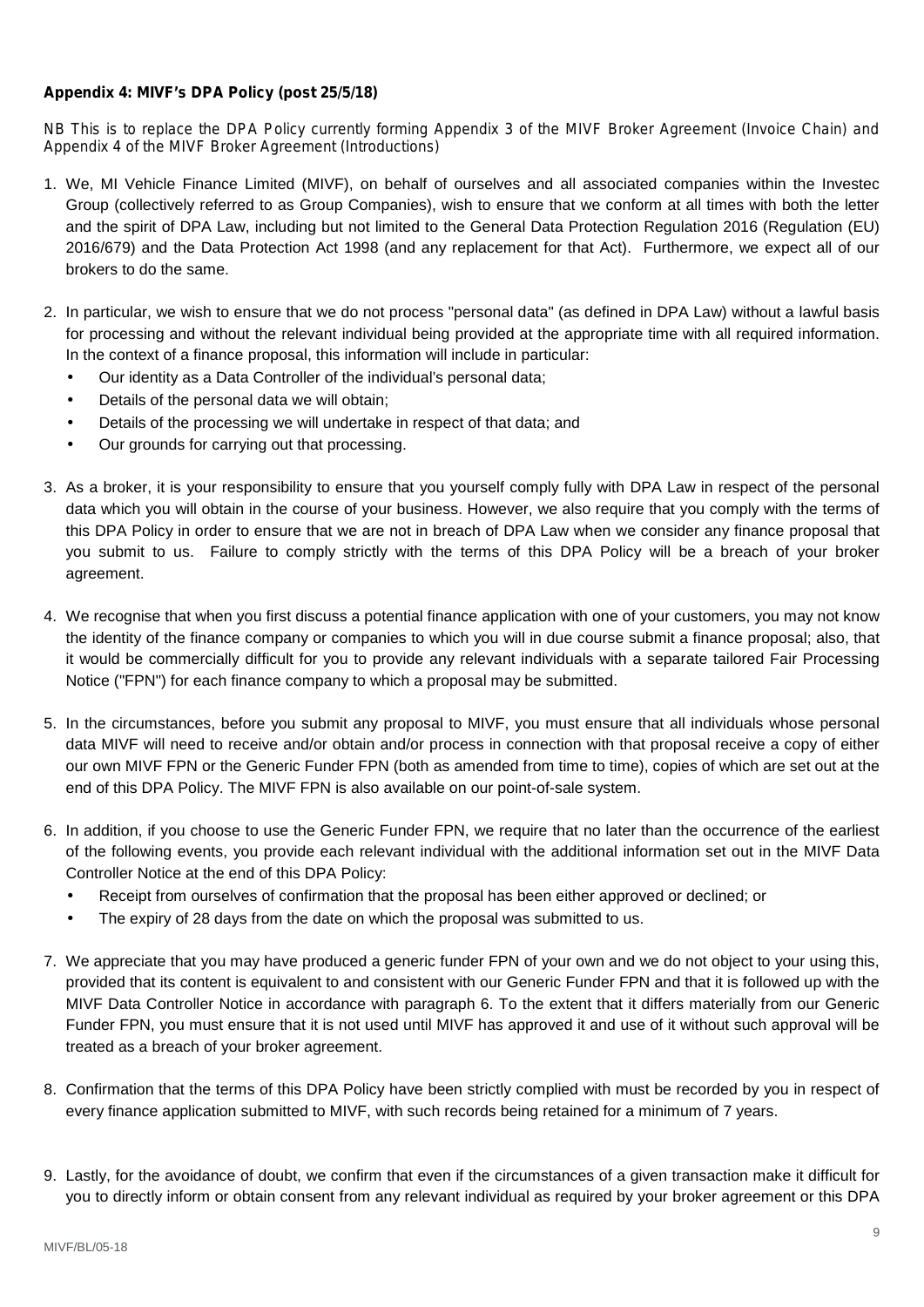Policy (for example, where finance is being arranged by one director/partner and you need to inform or obtain consent from his/her co-directors/partners), you must nevertheless still take such steps as are necessary to identify and to ensure that all relevant individuals receive the requisite Notices and provide appropriate consent.

## **MIVF Fair Processing Notice**

# **MI VEHICLE FINANCE LIMITED DATA PROTECTION NOTICE TO INDIVIDUALS INVOLVED IN FINANCE APPLICATIONS**

**MI Vehicle Finance Limited** ("**we**", "**us**", "**ou**r") is a finance company and part of the Investec group of companies (Investec). We are committed to processing your personal data in accordance with EU data protection laws. This Data Protection Notice aims to give you information on how your personal data (*i.e*., information which directly or indirectly identifies you) are processed by us. For the purposes of EU data protection laws, we are a data controller. Further details of how we will manage your data can be found at https://www.mannisland.co.uk/mivf-data-protection.

**Data That May Be Collected.** We may collect certain personal data with respect to you as a customer, including, without limitation your name, address, date of birth, contact details, credit reference data, financial and employment details, banking and credit card details, and details of your business. We collect some of this data from third parties, for example credit reference agencies.

Where a corporate entity is entering into this contract we will collect personal data about the individuals who are directors and shareholders of the business from credit reference agencies (CRAs) where this data is held publicly, such as at Companies House. Where a partnership is entering into the contract, we may similarly collect personal data about the individual partners. This notice also applies to the processing of such personal data and use of the word 'you' in this notice will encompass such individuals.

We may process sensitive personal data (including, for example, information revealing an individual's physical or mental health). Where sensitive personal data are processed we will obtain your explicit consent for the processing.

**Use of Personal Data.** We will use your personal data for: provision of products and services, credit and AML risk assessment, assessing ongoing credit performance, recoveries, collections, insurance administration, profiling for marketing purposes, market research and product development, statistical analysis, marketing, fraud prevention and detection and otherwise as necessary to comply with applicable laws, regulations and/or codes of practice. The processing of personal data may be undertaken with your consent, or where it is necessary for the performance of a contractual relationship or compliance with a legal obligation, or where it is in the legitimate interests of Investec.

**Disclosure to Certain Third Parties.** We may disclose certain personal data: (i) to Investec; (ii) to our brokers and dealers / suppliers, professional advisors and service providers (including, information technology systems providers and recovery agents); (iii) to courts, governmental and non-governmental regulators and ombudsmen; (iv) to fraud prevention agencies and law enforcement agencies; (v) to any third party that acquires, or is interested in acquiring, all or part of Investec's assets or shares, or that succeeds Investec in carrying on all or a part of its business, whether by merger, acquisition, reorganization or otherwise; and (vi) as otherwise required or permitted by law.

We may also pass your Personal Data on to Investec and/or any relevant third party and both we and/or they may use it for any purpose linked to any sale of and/or granting of security over any agreement we may have with you. In such circumstances, such third parties may also use and/or disclose your Personal Data to any third party that they ask to assist them with the preparation for and/or completion of any such sale and/or granting of security; they may also, once such sale and/or granting of security is completed, use and/or disclose your Personal Data to third parties for any of the other purposes which we have outlined in this notice in the same way as if they had entered into an agreement with you instead of us.

The personal information we have collected will be shared with fraud prevention agencies who will use it to prevent fraud and money-laundering and to verify your identity. If fraud is detected you could be refused certain services, finance or employment. Further details of how your information will be used by us and these fraud prevention agencies for this purpose can be found on the Investec website at www.investec.com/en\_gb/Legal/UK/fraud-prevention-notice.html.

In order to process your application, we will perform credit and identity checks on you with one or more CRAs. To do this, we will supply your personal information to CRAs and they will give us information about you, even if your application does not proceed or is unsuccessful. This will include information from your credit application and about your financial situation and financial history. CRAs will supply to us both public (including the electoral register) and shared credit, financial situation and financial history information and fraud prevention information.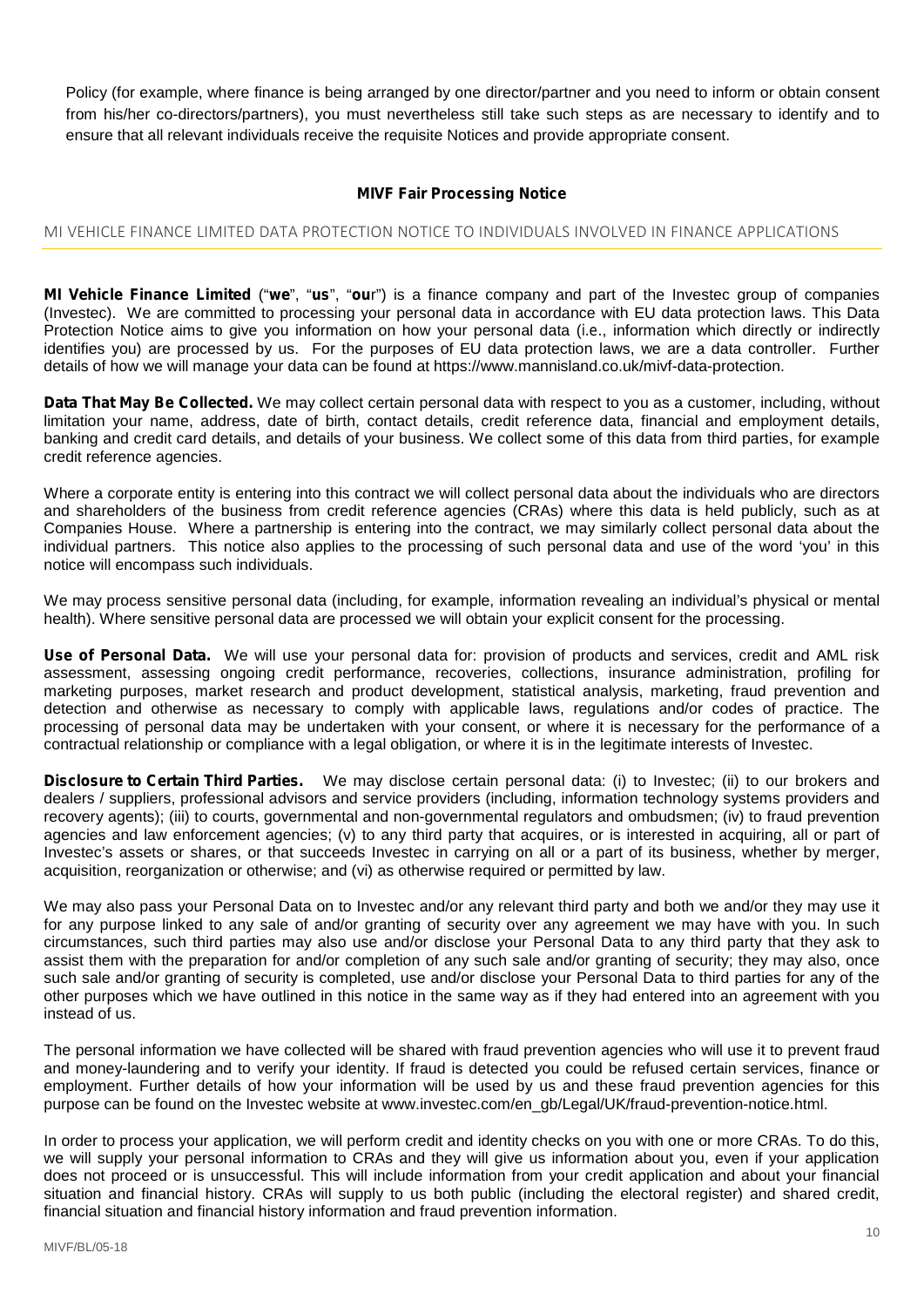We will use this information to:

- Assess your creditworthiness:
- Verify the accuracy of the data you have provided to us;
- Prevent criminal activity, fraud and money laundering;
- Manage your account(s):
- Trace and recover debts; and
- Ensure any offers provided to you are appropriate to your circumstances.

We will continue to exchange information about you with CRAs while you have a relationship with us. We will also inform the CRAs about your settled accounts. If you borrow and do not repay in full and on time, CRAs will record the outstanding debt. This information may be supplied to other organisations by CRAs. When CRAs receive a search from us they will place a search footprint on your credit file that may be seen by other lenders.

If you are making a joint application, or tell us that you have a spouse or financial associate, we will link your records together, so you should make sure you discuss this with them, and share with them this information, before lodging the application. CRAs will also link your records together and these links will remain on your and their files until such time as you or your partner successfully files for a disassociation with the CRAs to break that link.

The identities of the CRAs, their role also as fraud prevention agencies, the data they hold, the ways in which they use and share personal information, data retention periods and your data protection rights with the CRAs are explained in more detail at each of the three CRAs websites – any of these three addresses will take you to the same CRA Information Notice (CRAIN) document:

- Callcredit www.callcredit.co.uk/crain;
- Equifax www.equifax.co.uk/crain;

Experian www.experian.co.uk/crain.

**Transfer of Personal Data Outside the European Economic Area ("EEA").** We may transfer your personal data to recipients (including Investec companies) located in countries outside of the EEA, including in South Africa, which may not have data privacy laws equivalent to those in the EEA. In those instances, we will take all necessary steps to protect your personal data in accordance with applicable data privacy laws.

**Your rights.** Under applicable EU data privacy laws, you may have a right to: (i) request access to and rectification or erasure of your personal data; (ii) obtain restriction of processing or to object to processing of your personal data; (iii) withdraw your consent to the processing of your personal data; and (iv) data portability (i.e. to request the transfer of personal data from one data controller to another in certain circumstances). If you wish to exercise any of these rights you should contact the Data Privacy Officer as described below. You also have the right to lodge a complaint about the processing of your personal data with the UK data protection authority, whose contact details can be found at https://ico.org.uk.

We rely on automated credit assessment based on the personal data you provide to us and data which we obtain from our credit reference agency or similar sources about your credit profile or history. The outcome of this process can result in an automated decline of your application where it does not meet our acceptance criteria. We review these acceptance criteria regularly to ensure fairness in the decisions made. You have a right to ask us to manually review any decision taken in this manner.

In addition we may use automated profiling to identify whether other products or services may be of use to you when we consider marketing campaigns. You have a right to object to this automated profiling. This is separate to the right you have to object to receive marketing.

**Security.** We will take steps to protect your personal data against loss or theft, as well as from unauthorized access, disclosure, copying, use or modification, regardless of the format in which it is held.

**Retention.** We will normally retain your personal data for a period of 7 years from the latest date on which we have a financial arrangement in place with you. Under certain circumstances this period may vary if we consider it necessary for good operational or commercial reasons, or in order to meet other legal obligations.

**Marketing.** We and Investec may contact you periodically to provide information regarding events, products, services and content that may be of interest to you, unless you advise us that you do not wish to receive marketing or market research communications from us. If applicable law requires that we receive your consent before we send you certain types of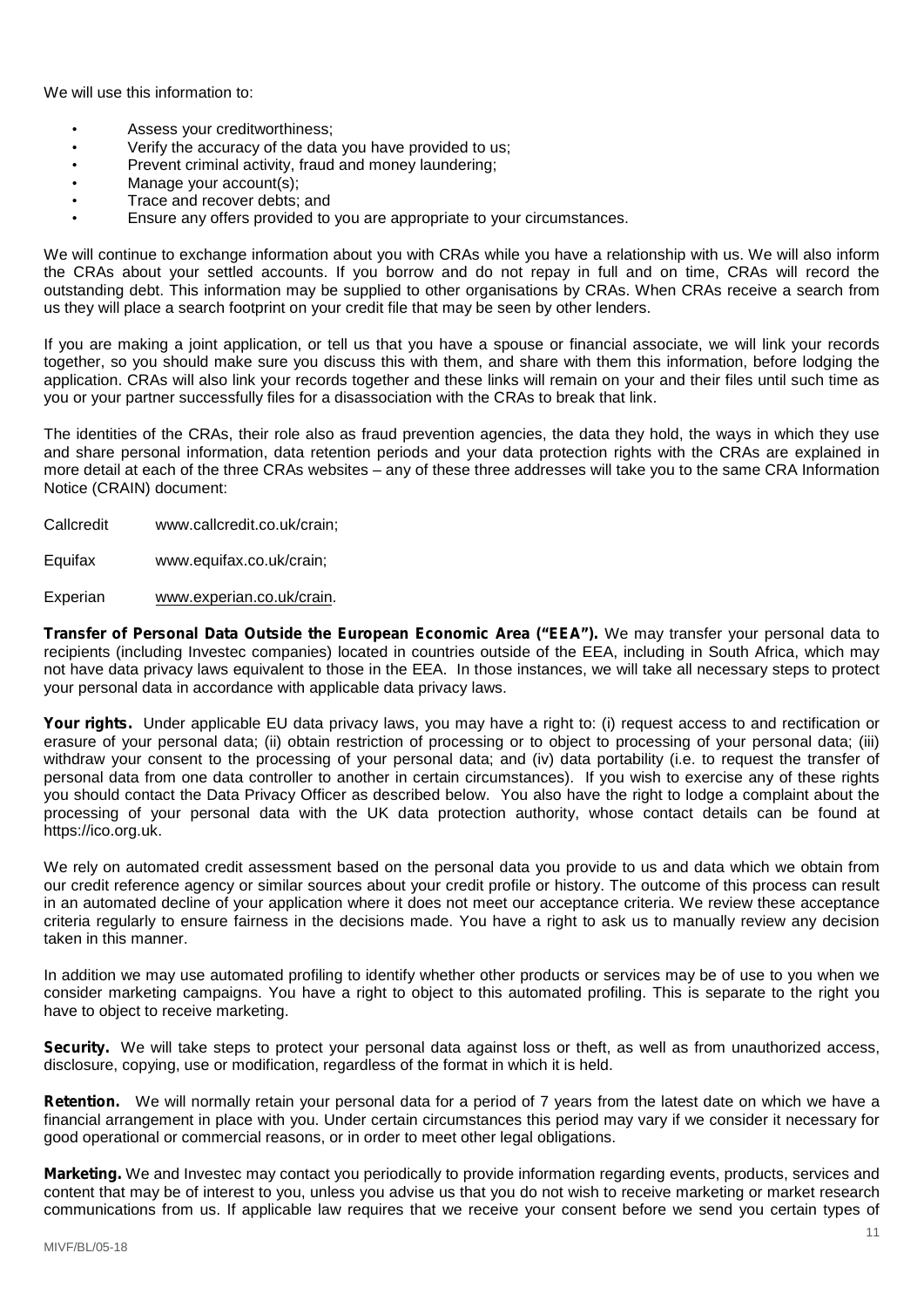marketing communications, we will only send you those types of communications after receiving your consent. If you wish to stop receiving marketing or market research communications from us or Investec you can contact the Data Privacy Officer as described below.

**Enquiries, Requests of Concerns.** All enquiries, requests or concerns regarding this Notice or relating to the processing of Personal Data, should be sent to the Data Privacy Officer using the following contact details **AFGDataprivacy@investec.co.uk.**

#### **Generic Funder Fair Processing Notice**

We have been asked to assist you in obtaining finance. This process will involve the processing of your personal data. This Data Protection Notice is intended to give you information on how this personal data (*i.e*., information which directly or indirectly identifies you) will be processed by any company to which we submit a finance application on your behalf. We have not yet identified the finance company or companies to which such an application should be submitted. You will be given details in due course of their identity, but for present purposes we will refer to any such company in this notice as "the Company".

For the purposes of EU data protection laws, the Company will be a data controller.

**Data That May Be Collected.** The Company may collect certain personal data with respect to you, including, without limitation, your name, address, date of birth, contact details, credit reference data, financial and employment details, banking and credit card details, director or shareholder roles, income and details of your business. The Company may collect some of this data from third parties, for example credit reference agencies.

Where your business is a corporate entity, the Company may collect personal data about the directors and shareholders of the business from credit reference agencies (CRAs) where this data is held publicly, such as at Companies House. Where a partnership is applying, the Company may similarly collect personal data about the individual partners. This notice also applies to the processing of such personal data and use of the word 'you' in this notice will encompass such individuals.

The Company may process sensitive personal data (including, for example, information revealing an individual's physical or mental health). Where sensitive personal data are processed the Company must obtain your explicit consent for the processing.

**Use of Personal Data.** The Company will use your personal data for: provision of products and services, credit and AML risk assessment, profiling for marketing purposes, market research and product development, statistical analysis, marketing, fraud prevention and detection and otherwise as necessary to comply with applicable laws, regulations and/or codes of practice. The processing of personal data may be undertaken with your consent, or where it is necessary for the performance of a contractual relationship or compliance with a legal obligation, or where it is in the legitimate interests of the Company or a member of any group of companies to which the Company belongs.

**Disclosure to Certain Third Parties.** The Company may disclose certain personal data: (i) within any group of companies to which the Company belongs; (ii) to the Company's brokers and dealers / suppliers, professional advisors and service providers (including, information technology systems providers); (iii) to courts, governmental and non governmental regulators and ombudsmen; (iv) to fraud prevention agencies and law enforcement agencies; (v) to any third party that acquires, or is interested in acquiring, all or part of the Company's assets or shares, or that succeeds the Company in carrying on all or a part of its business, whether by merger, acquisition, reorganization or otherwise; and (vi) as otherwise required or permitted by law.

In particular, the Company may share the personal data it collects with fraud prevention agencies who will use it to prevent fraud and money-laundering and to verify your identity. If fraud is detected you could be refused certain services, finance or employment. Further details of how your information will be used by us and these fraud prevention agencies, and your data protection rights can be found at **[broker to insert]** or by contacting the Data Privacy Officer(s) whose details will be given to you at the same time as you are informed about the identity of the Company.

In addition, in order to process your application for finance, your personal data will be shared with CRAs. The Company will send information about your applications to CRAs and they will record this, even if your application does not proceed or is unsuccessful. This will include information from your credit application and about your financial situation and financial history. CRAs can give the Company both public information (e.g. electoral register) and shared credit, financial situation and financial history information and fraud prevention information.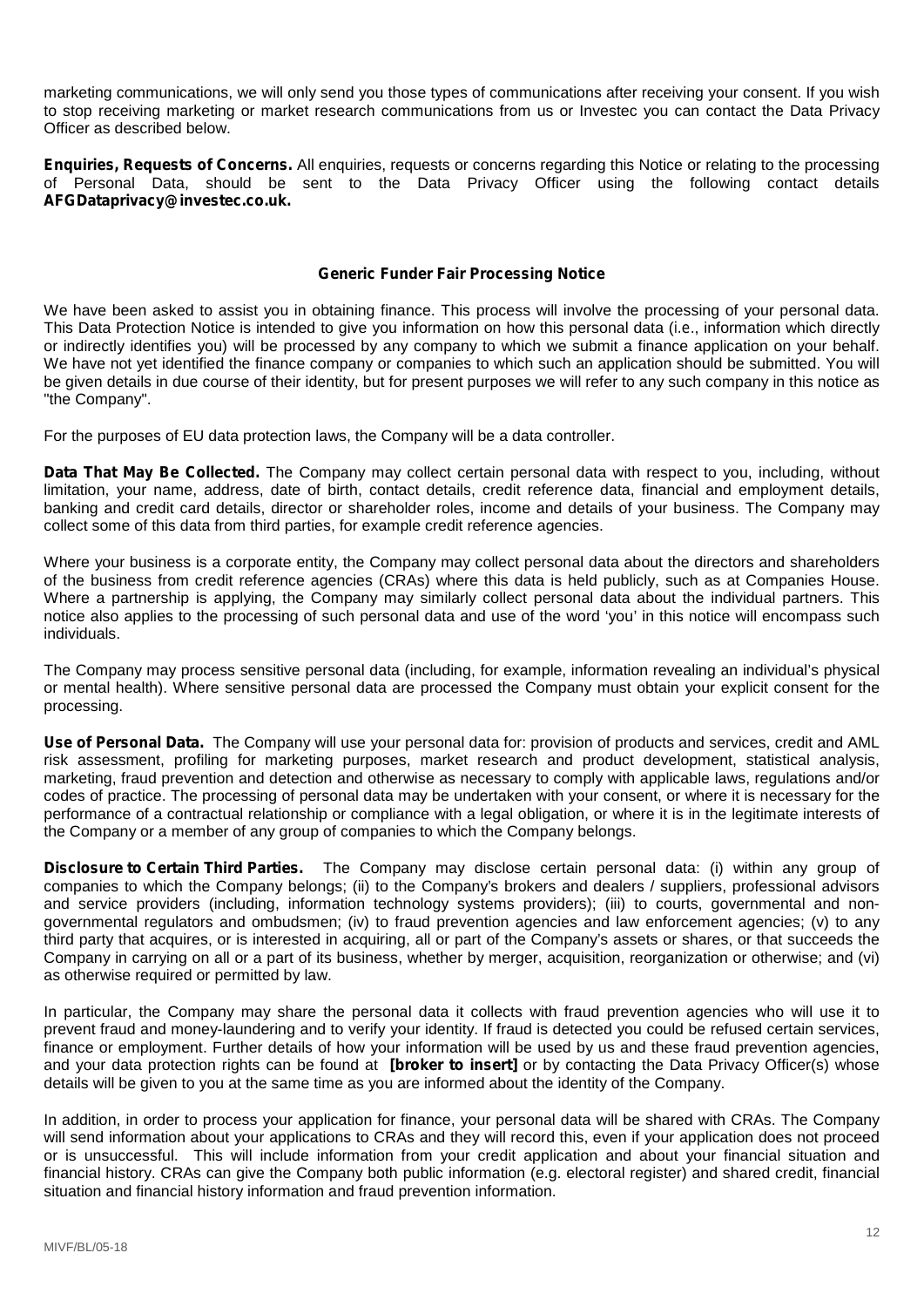The Company may use the data received to:

- Assess your creditworthiness:
- Verify the accuracy of the data you have provided:
- Prevent criminal activity, fraud and money laundering:
- Manage your account(s);
- Trace and recover debts; and
- Ensure any offers provided to you are appropriate to your circumstances.

The Company may continue to exchange information about you with CRAs while you have a relationship with them, and may also inform the CRAs about your settled accounts. If you borrow and do not repay in full and on time, CRAs will record the outstanding debt. This information may be supplied to other organisations by CRAs. When CRAs receive a search from the Company they will place a search footprint on your credit file that may be seen by other lenders.

If you are making a joint application, or tell the Company that you have a spouse or financial associate, the Company may link your records together, so you should make sure you discuss this with them, and share with them this information, before lodging the application. CRAs will also link your records together and these links will remain on your and their files until such time as you or your partner successfully files for a disassociation with the CRAs to break that link.

The identities of the CRAs, their role also as fraud prevention agencies, the data they hold, the ways in which they use and share personal information, data retention periods and your data protection rights with the CRAs are explained in more detail at each of the three CRAs websites – using any of these three addresses will take you to the same CRA Information Notice (CRAIN) document:

Callcredit www.callcredit.co.uk/crain;

Equifax www.equifax.co.uk/crain;

Experian www.experian.co.uk/crain.

**Transfer of Personal Data Outside the European Economic Area ("EEA").** The Company may transfer your personal data to recipients (including affiliates) located in countries outside of the EEA, which may not have data privacy laws equivalent to those in the EEA. In such a case, the Company is under a duty to take all necessary steps to ensure the safety of your personal data in accordance with applicable data protection laws.

**Your rights.** Under applicable EU data privacy laws, you may have a right to: (i) request access to and rectification or erasure of your personal data; (ii) obtain restriction of processing or to object to processing of your personal data; (iii) withdraw your consent to the processing of your personal data; and (iv) data portability (i.e. to request the transfer of personal data from one data controller to another in certain circumstances). If you wish to exercise any of these rights you should contact the Data Privacy Officer(s) whose details will be given to you at the same time as you are informed about the identity of the Company. You also have the right to lodge a complaint about the processing of your personal data with your local data protection authority.

The Company may rely on automated credit assessment based on the personal data which we provide to it and data which it obtains from a credit reference agency or similar sources about your credit profile or history. The outcome of this process can result in an automated decline of your application where it does not meet the Company's acceptance criteria. The Company has a duty to review these acceptance criteria regularly to ensure fairness in the decisions made, and you have a right to ask it to manually review any decision taken in this manner.

**Security.** The Company is under a duty to take steps to protect your personal data against loss or theft, as well as from unauthorized access, disclosure, copying, use or modification, regardless of the format in which it is held.

**Retention.** When you are informed of the identity of the Company, you will also be informed of the policy it adopts regarding the retention of your personal data.

**Enquiries, Requests or Concerns.** All enquiries, requests or concerns regarding this Notice or relating to the processing of Personal Data, should be sent to our Data Privacy Officer using the following contact details **[broker to insert]** or to the Data Privacy Officer(s) whose details will be given to you at the same time as you are informed about the identity of the Company.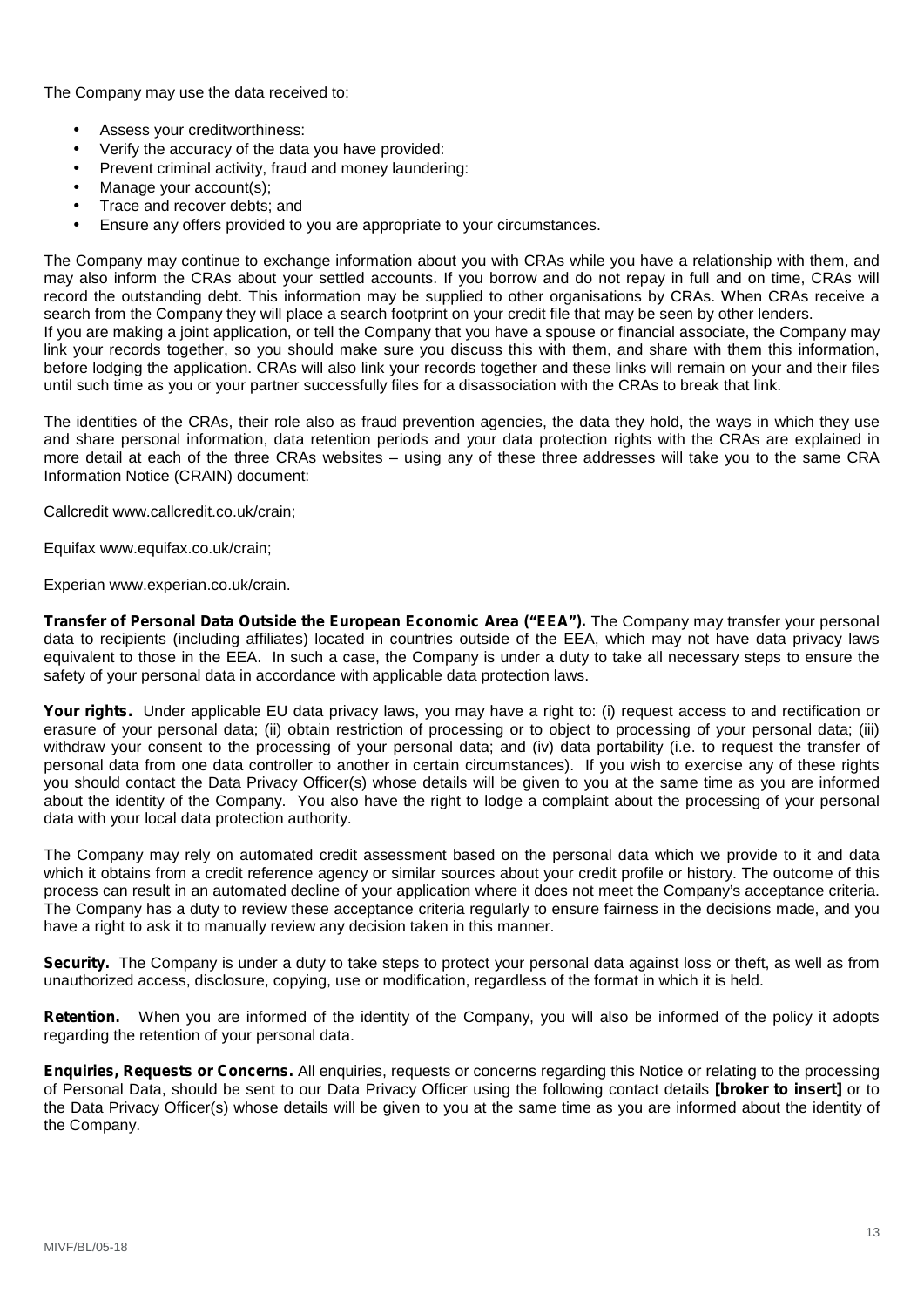## **MIVF Data Controller Notice**

An application for finance has been submitted by **[broker details]**, which requires the processing of your personal data by the prospective funder. **[Broker name]** will have already provided you with a generic Fair Processing Notice, setting out details of the personal data which any such funder would require to obtain from you and from third parties in order to deal with this finance application, the processing it would carry out in respect of that data (including the subsequent retention of that data), and the basis for that processing.

This notice is to confirm that the application for finance has been submitted to MI Vehicle Finance Limited (MIVF). Further details of how MIVF will manage and use your data can be found at https://www.mannisland.co.uk/mivf-data-protection, where you can also find details of the credit reference and fraud prevention agencies that MIVF use, and information about your data protection rights. MIVF is a member of the Investec Group of Companies, and may pass your data on to other companies within that group, some of which are located in countries outside the EEA (including in South Africa).

All enquiries, requests or concerns you may have regarding this notice, the earlier generic notice you were given, or relating to the processing of your personal data, should be sent to the MIVF Data Privacy Officer using the following contact details AFGDataprivacy@investec.co.uk